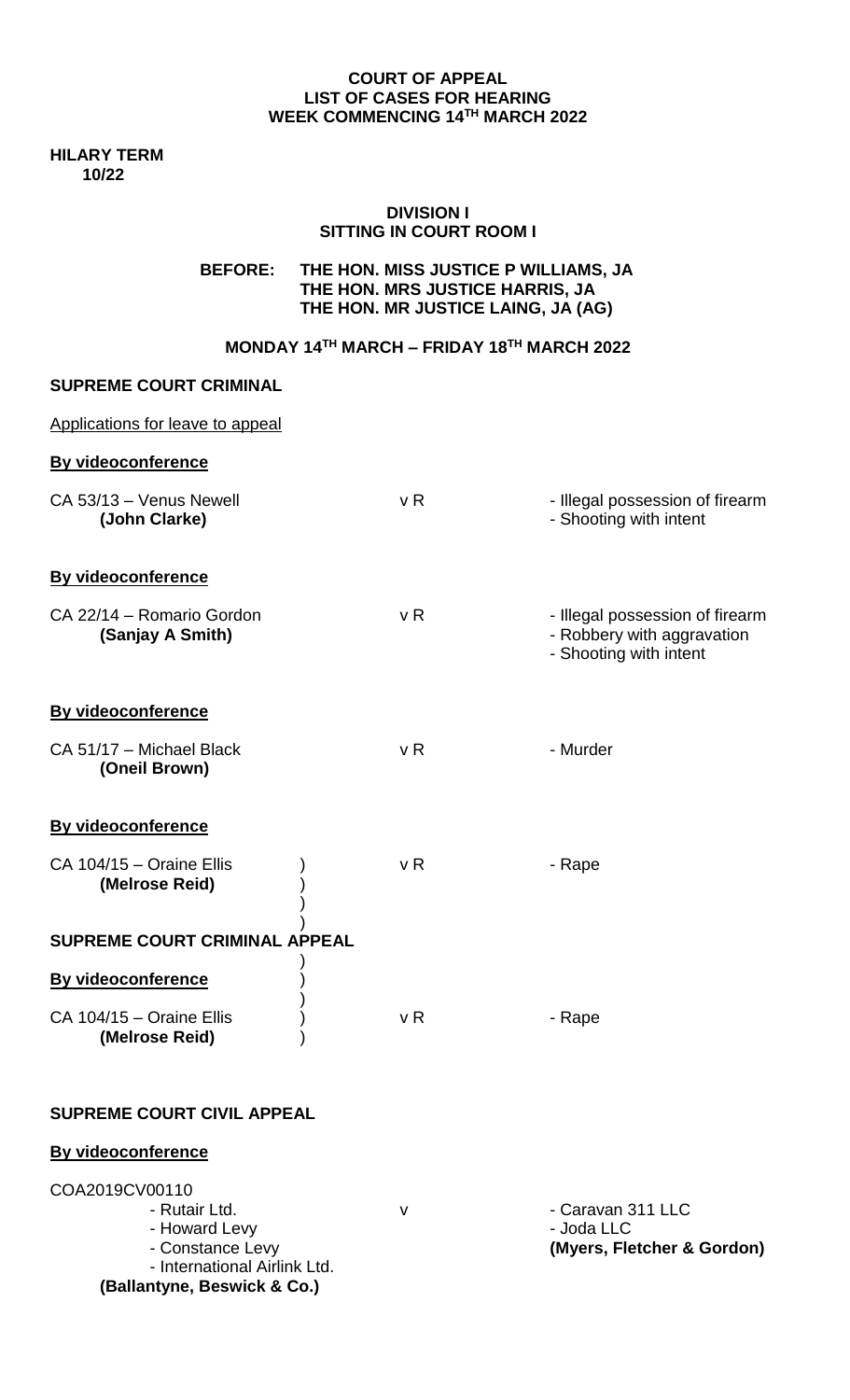| <b>PARISH COURT CRIMINAL APPEAL</b>                                                  |              |                                                                                                                |  |  |  |
|--------------------------------------------------------------------------------------|--------------|----------------------------------------------------------------------------------------------------------------|--|--|--|
| <b>By videoconference</b>                                                            |              |                                                                                                                |  |  |  |
| COA2021PCCR00003<br>- Oneil Barrett<br>(Walter G Melbourne)                          | v R          | - Attempting to pervert the<br>course of justice<br>- Breach of Corruption Prevention Act                      |  |  |  |
| <b>PARISH COURT CIVIL APPEAL</b>                                                     |              |                                                                                                                |  |  |  |
| COA2019PCCV00018 - Michael Garrison<br>(Ho-Lyn, Ho-Lyn & Morris)                     | $\mathsf{V}$ | - Christopher Ogunsalu<br>(Phillip Traille & Co.)                                                              |  |  |  |
| <b>CHAMBERS</b>                                                                      |              |                                                                                                                |  |  |  |
| BEFORE THE HONOURABLE MRS JUSTICE SINCLAIR-HAYNES, JA ON TUESDAY 15Th MARCH<br>2022. |              |                                                                                                                |  |  |  |
| <b>Case management conference</b>                                                    |              |                                                                                                                |  |  |  |
| 2:00 PM - by teleconference                                                          |              |                                                                                                                |  |  |  |
| COA2021CV00068 - Louis Smith<br>(Hugh Wildman & Co.)                                 | V            | - Director of Public Prosecutions                                                                              |  |  |  |
| <b>Case management conference</b>                                                    |              |                                                                                                                |  |  |  |
| 2:15 PM - By teleconference                                                          |              |                                                                                                                |  |  |  |
| COA2021CV00053<br>- David Brown<br>(Verleta Green)                                   | v            | - Garfield Vassell<br>- Alumina Partners of Jamaica<br>(Now named Jisco Alpart Jamaica)<br>(Michalene Lattore) |  |  |  |
| Case management conference                                                           |              |                                                                                                                |  |  |  |
| 2:30 PM - By teleconference                                                          |              |                                                                                                                |  |  |  |
| COA2021CV00082 - Janet Johnson Haughton v<br>- Marianne Hugette-Shoucair             |              | - Industrial Disputes Tribunal<br>- Financial Services Commission                                              |  |  |  |
| BEFORE THE HONOURABLE MRS JUSTICE HARRIS, JA ON TUESDAY 15TH MARCH 2022.             |              |                                                                                                                |  |  |  |
| <b>Case management conference</b>                                                    |              |                                                                                                                |  |  |  |
| 2:00 PM - By teleconference                                                          |              |                                                                                                                |  |  |  |
| SCCA 120/18 - Elma Veneta Roseway<br>(Chumu Paris)                                   | $\mathsf{V}$ | - Nancy Panzan Harrison<br>(Brown & Shaw)                                                                      |  |  |  |